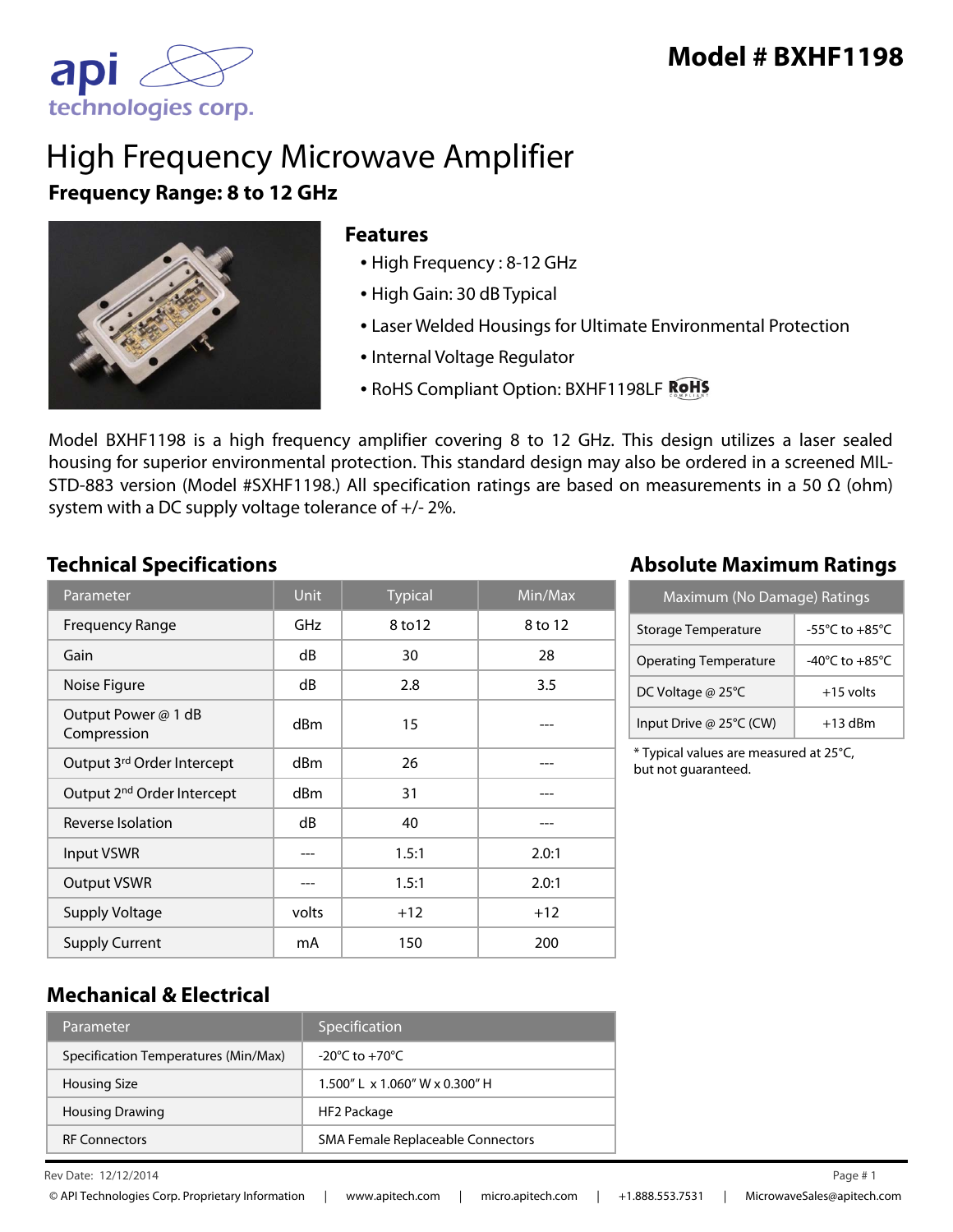

#### **Typical Performance Graphs**